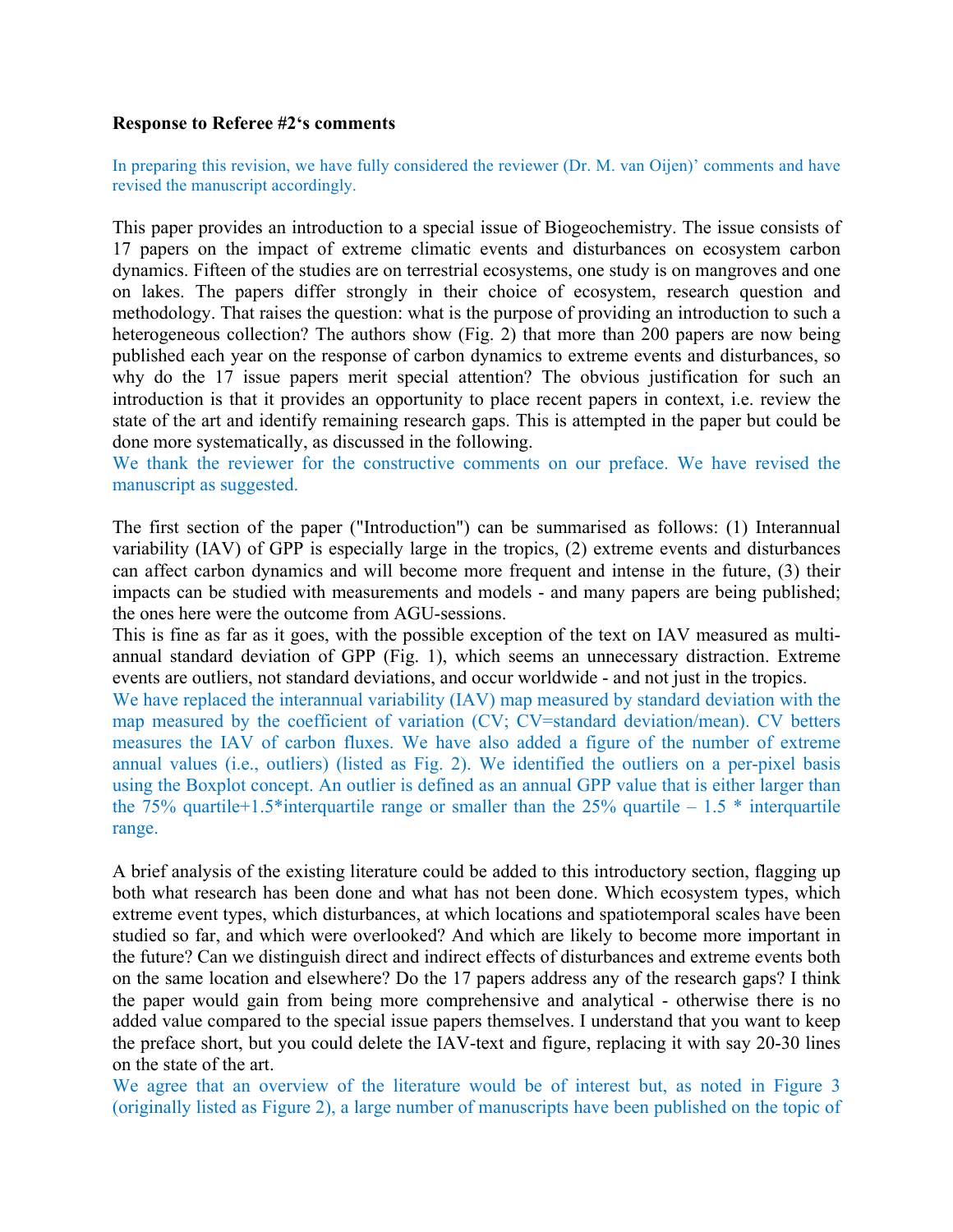'extreme events' and on 'disturbances'. Any brief summary of this body of literature would barely do it justice. We feel that in this instance, a full review paper may be able to adequately (but probably not comprehensively) synthesize existing literature. We highlight the novel findings of the manuscripts - this is designed to communicate the gaps in knowledge addressed by each. Instead, we improved Figure 1 to also include an outlier analysis as an alternate approach for identifying regions of the globe that are prone to annual GPP values that exceed the normal statistical range.

The final section ("Conclusions") states future research needs. Three topics are men-tioned: (1) studying interactions between extreme events and disturbances, (2) collecting more data on disturbances, (3) improving models for disturbances. Whilst these certainly constitute worthwhile efforts, they seem an arbitrary and small selection of topics; many others could have been mentioned. And are there no research needs left for extreme events rather than disturbances? Also, there is no discernible relationship between the three listed research needs and the 17 papers of the special issue, so it remains unclear what the papers collectively have contributed. For example, at least five of the 17 papers used models: if those models still need to be improved, does that disqualify their current results?

We have revised this section by adding research needs for extreme events. The need for further improve does not disqualify the current results of these models but indicates our understanding of the underlying mechanisms of extreme climate events and disturbances and their representation in models are still limited.

## SPECIFIC COMMENTS

l. 36-37: The Introduction begins with discussion of "terrestrial biosphere" and "Terrestrial carbon fluxes". This suggests that the special issue only considers terrestrial ecosystems, which is not the case. Begin by setting the scene (what kind of studies are being introduced by you) before delving into details like the IAV.

We have removed "terrestrial", and changed "terrestrial carbon fluxes" to "biospheric carbon fluxes".

l. 41: Add a reference to the MODIS work.

We have added a reference for the MODIS data product (Zhao et al. 2005).

l. 99-100: Those reductions of 28 and 38% are for which period? During the event, the year following the event,  $\therefore$  :?

The drought reduced GPP and carbon sink by 28% and 38% in the drought year – 2012. We have clarified this.

l. 172-174: What happened around 1970 that caused the trend break?

l. 215-216: Here you explain what partial cutting is, after having discussed the impacts of it already on l. 207.

We have moved the explanation of partial cutting to where the phrase first appeared in the paragraph.